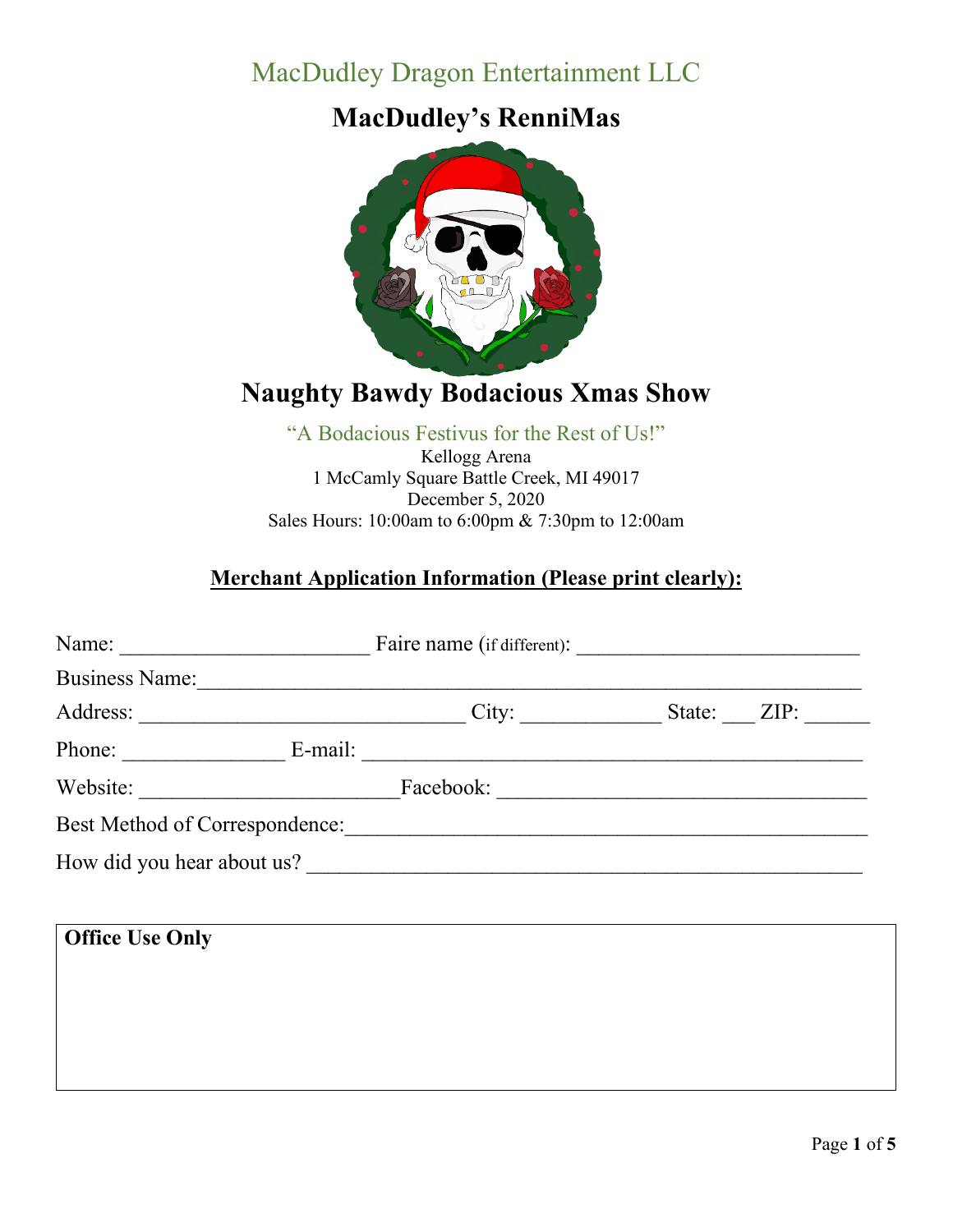**Merchandise to be offered:** (Merchant may be asked to refrain from selling certain items in order to limit duplication of items between merchants. This is to ensure all merchants have equal opportunity to capitalize on their festival investment. Merchant displaying items not previously listed or approved may be asked to remove those items).

\_\_\_\_\_\_\_\_\_\_\_\_\_\_\_\_\_\_\_\_\_\_\_\_\_\_\_\_\_\_\_\_\_\_\_\_\_\_\_\_\_\_\_\_\_\_\_\_\_\_\_\_\_\_\_\_\_\_\_\_\_\_\_\_\_\_\_\_\_\_\_\_\_\_\_\_\_\_\_\_\_\_\_\_\_\_\_\_

\_\_\_\_\_\_\_\_\_\_\_\_\_\_\_\_\_\_\_\_\_\_\_\_\_\_\_\_\_\_\_\_\_\_\_\_\_\_\_\_\_\_\_\_\_\_\_\_\_\_\_\_\_\_\_\_\_\_\_\_\_\_\_\_\_\_\_\_\_\_\_\_\_\_\_\_\_\_\_\_\_\_\_\_\_\_\_\_

**Hazardous Materials** Will you have any hazardous materials on site (gasoline, propane, etc.)? Yes: No: If "yes", please describe:

\_\_\_\_\_\_\_\_\_\_\_\_\_\_\_\_\_\_\_\_\_\_\_\_\_\_\_\_\_\_\_\_\_\_\_\_\_\_\_\_\_\_\_\_\_\_\_\_\_\_\_\_\_\_\_\_\_\_\_\_\_\_**\_**\_\_\_\_\_\_\_\_\_\_\_\_\_\_\_\_\_\_\_\_\_\_\_\_\_

**Weapon Sales:** Only those merchants who receive specific permission by the merchant selection committee of MacDudley Dragon Entertainment LLC can sell weapons. These merchants are responsible for having on-hand all federal, state and county permits to sell such items, and the merchant takes responsibility for all such sales. Weapons may only be sold to those age 18 and older. All weapons must be peace-tied/sealed at the time of sale, and for any weapon that cannot be properly peace-tied/sealed (such as any weapon sold without a scabbard), the merchant is responsible for carrying the weapon out of the festival and ensuring that the weapon is locked up in the customer's vehicle. Selling weapons? Yes: No: If "yes", please describe:

 $\mathcal{L}_\mathcal{L} = \{ \mathcal{L}_\mathcal{L} = \{ \mathcal{L}_\mathcal{L} = \{ \mathcal{L}_\mathcal{L} = \{ \mathcal{L}_\mathcal{L} = \{ \mathcal{L}_\mathcal{L} = \{ \mathcal{L}_\mathcal{L} = \{ \mathcal{L}_\mathcal{L} = \{ \mathcal{L}_\mathcal{L} = \{ \mathcal{L}_\mathcal{L} = \{ \mathcal{L}_\mathcal{L} = \{ \mathcal{L}_\mathcal{L} = \{ \mathcal{L}_\mathcal{L} = \{ \mathcal{L}_\mathcal{L} = \{ \mathcal{L}_\mathcal{$ 

 $\mathcal{L}_\mathcal{L} = \{ \mathcal{L}_\mathcal{L} = \{ \mathcal{L}_\mathcal{L} = \{ \mathcal{L}_\mathcal{L} = \{ \mathcal{L}_\mathcal{L} = \{ \mathcal{L}_\mathcal{L} = \{ \mathcal{L}_\mathcal{L} = \{ \mathcal{L}_\mathcal{L} = \{ \mathcal{L}_\mathcal{L} = \{ \mathcal{L}_\mathcal{L} = \{ \mathcal{L}_\mathcal{L} = \{ \mathcal{L}_\mathcal{L} = \{ \mathcal{L}_\mathcal{L} = \{ \mathcal{L}_\mathcal{L} = \{ \mathcal{L}_\mathcal{$ 

**Merchant Passes:** Merchant passes are for booth staff, and all staff members must be of legal working age and properly authorized to work in the U.S. Each vendor may receive up to 2 vendor passes for booth staff at no charge. Passes must always be visible on staff members while on festival grounds. Those without their passes will be required to pay the normal admittance fee to enter. We start the Naughty Bawdy Bodacious Xmas show at 7:30 p.m. **No one under 21 is allowed at the show.**

**Merchant Selection:** MacDudley Dragon Entertainment LLC is not only a fun event; it is also an educational experience for guests. It is important that all merchant booths look as period as possible, including the products that are sold and the way the booth staff is dressed and behaves. The merchant selection committee at MacDudley Dragon Entertainment LLC will review all vendor applications for appropriateness and uniqueness of merchandise.

Merchants who are not accepted by the committee will receive a full refund of their registration fees. A cancellation fee of \$50 will be retained for any merchants that sends in their application and then cancels after July 31, 2020. The full fee will be retained for merchants that cancel after the last full week of November 2020 or for merchants that do not show up.

If you would like to advertise in the program. Please contact Bridget at  $info@madleydragongames.com$ .

**PLEASE NOTE:** No merchant will be accepted after **November 30, 2020**. Merchants may begin setting up as early as 8 am to 10 am on Saturday before the event. Vehicles may temporarily pull up and unload in front of the convention center. Then they must park in their assigned parking area. Tear down is on Saturday night from 6 pm to 7 pm. However, you can start to remove your product from tables at 5:45 pm.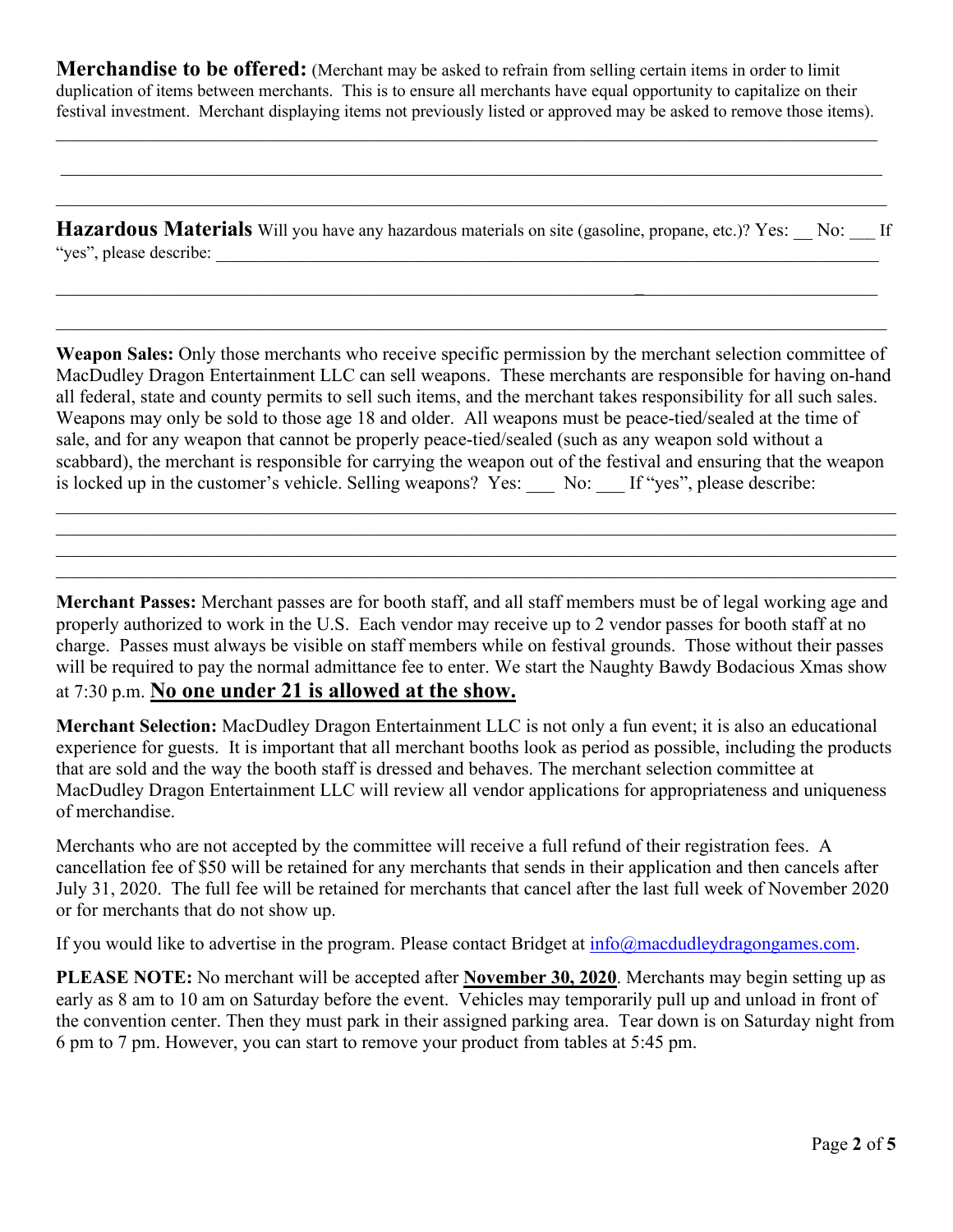### **Additional Rules, Guidelines & Terms:**

- 1) **Alcohol:** Alcohol is not permitted on festival grounds at any time outside of the pub.
- 2) **Smoking:** Local laws do not allow smoking in the arena
- 3) **Spiritualism:** We at MacDudley Dragon Entertainment LLC respects and honors all religious beliefs. MacDudley Dragon Entertainment LLC will not tolerate religious discrimination of any kind.
- 4) **Politics:** To keep things light-hearted, merchants and merchandise promoting political agendas are not allowed.
- 5) **Customer Filching:** No merchant may knowingly lure festival guests away from any other merchants or show.
- 6) **Children:** All children 16 and under ALWAYS need to be accompanied by an adult, no exceptions.
- 7) **Closings:** Merchants not operating after 7:30pm must have their booths cleaned and vacated no later than 6:45pm. Merchants operating until 12:00am will have until 1:00am for clean-up and vacancy. All vendors shall remain open until at least 15 minutes prior the end of their scheduled session before booth break down. We urge all booth operators to close during our event transition from day festival to evening show (between the hours of 6:00pm to 7:30pm).
- 8) **The Show Goes On: MacDudley's RenniMas & Naughty Bawdy Bodacious Xmas Show** will run regardless of the weather. Be sure to have an alternative means of transporting your available goods.
- 9) **Clean-up:** Merchants are required to keep the area in and around their booth clean and free of trash.
- 10) **Family Friendly:** This is a family event during 10 am to 7 pm. Wardrobe and speech should be rated "G", for all audiences. Our audience will also consist of people with different disabilities so please be a little more understanding with them.
- 11) **Stay in Character:** At any time when you are interacting with guests, try to stay in character with the theme of the event. Your voice, dress, products and booth should help immerse attendees in the event.
- 12) **Taxes:** All merchants are responsible for payment of Michigan State Sales Tax where appropriate.
- 13) **Insurance:** A certificate of liability insurance is required of all vendors who sell wares or perform demos that pose a potential danger to our guests (i.e. swords, toy weapons, food, etc.). This coverage, for no less than \$250,000, should name MacDudley Dragon Entertainment LLC. 4304 Winthrop ave. Portage, MI 49002. Insurance must be verified prior to the event otherwise the merchant may not set up and all monies paid to the Event will be forfeited. Determination of this requirement is made by MacDudley Dragon Entertainment LLC so be sure to ask if you have questions.
- 14) **Security:** Security is on site during event hours; however, merchants are solely responsible for their own booth and merchandise.
- 15) **Marketing:** All submitted pictures become the property of MacDudley Dragon Entertainment LLC and may be used for marketing purposes
- 16) **Animals:** Only service animals for the disabled are allowed. Animals that are part of a performance or demonstration are allowed with pre-approval. Vaccination history is required.
- 17) **Vending area:** This is an indoor event. So, there is no need for pop-ups or stakes of any kind. You can either prove your own tables and chairs or rent them from us. Please provide appropriate table covers.

**Terms:** Each party agrees to indemnify and hold the other party harmless from all damages, judgments, awards, settlements and other liabilities (including, without limitation, attorneys' fees and expenses in defense of the same) resulting from any claims, proceedings, suits or actions brought against the other party which arise out of or relate to such party's actions or omissions in performing services. Neither party shall be liable to the other party for any lost profits or other indirect or consequential damages.

MacDudley Dragon Entertainment LLC shall not be liable for its failure to perform any term or condition under this Agreement, or for any indirect or special damages or loss which may be suffered by a vendor in connection with such failure to perform, if said failure to perform or damages are a result of conditions beyond Entertaining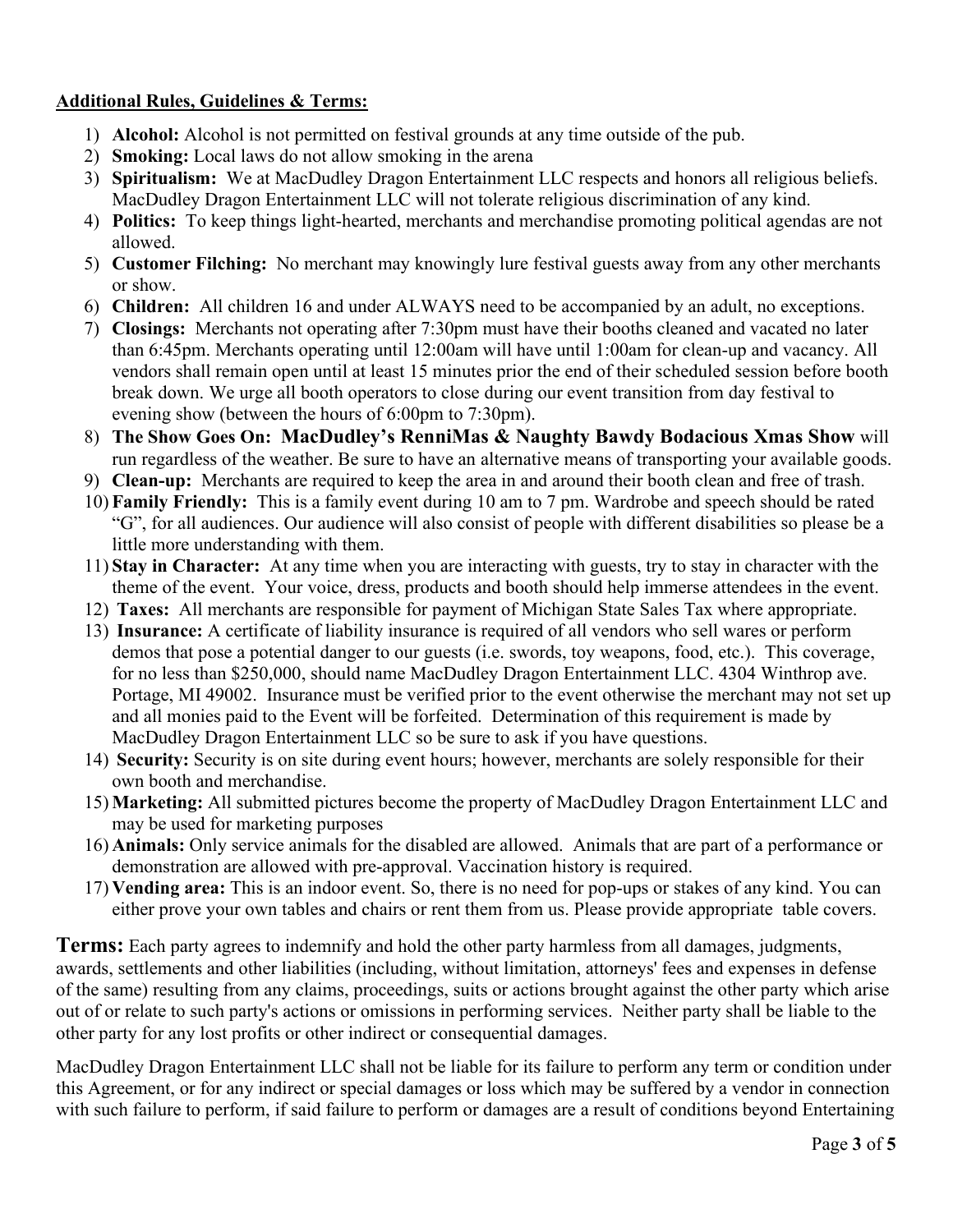History's control such as, but not limited to, war, insurrection, strikes, fires, floods, acts of God, governmental restrictions, power failures, or any other cause beyond the reasonable control of Entertaining History, Inc.

This Merchant Application and Agreement constitutes the entire agreement between the parties and shall be governed by and construed according to the laws of the State of Michigan. Nothing herein shall be construed as creating a partnership, employment, joint venture, or agency relationship between the parties and no party shall have authority to bind the other in any respect.

If any provision of this Agreement shall be held invalid, void or unenforceable for any reason, then said provision shall be severed from the remaining provisions of this Agreement, and the remainder of the Agreement will remain in full force and effect.

Remember to submit all required information with your application as incomplete application(s) **will not** be considered for this event.

A signed Merchant Application and Agreement shall be submitted along with:

- Photos of your booth/staff and product(s) to be sold,
- Proof of insurance (if required based on "Rules and Guidelines" above),
- Self-addressed and stamped envelope (SASE) only required for those needing mail correspondence,
- Check<sup>\*</sup> or money order for merchant fees payable to: MacDudley Dragon Entertainment LLC 4304 Winthrop Ave. Portage, MI 49002. [\*Returned checks are subject to a \$50 processing fee].

**Questions / Comments:**